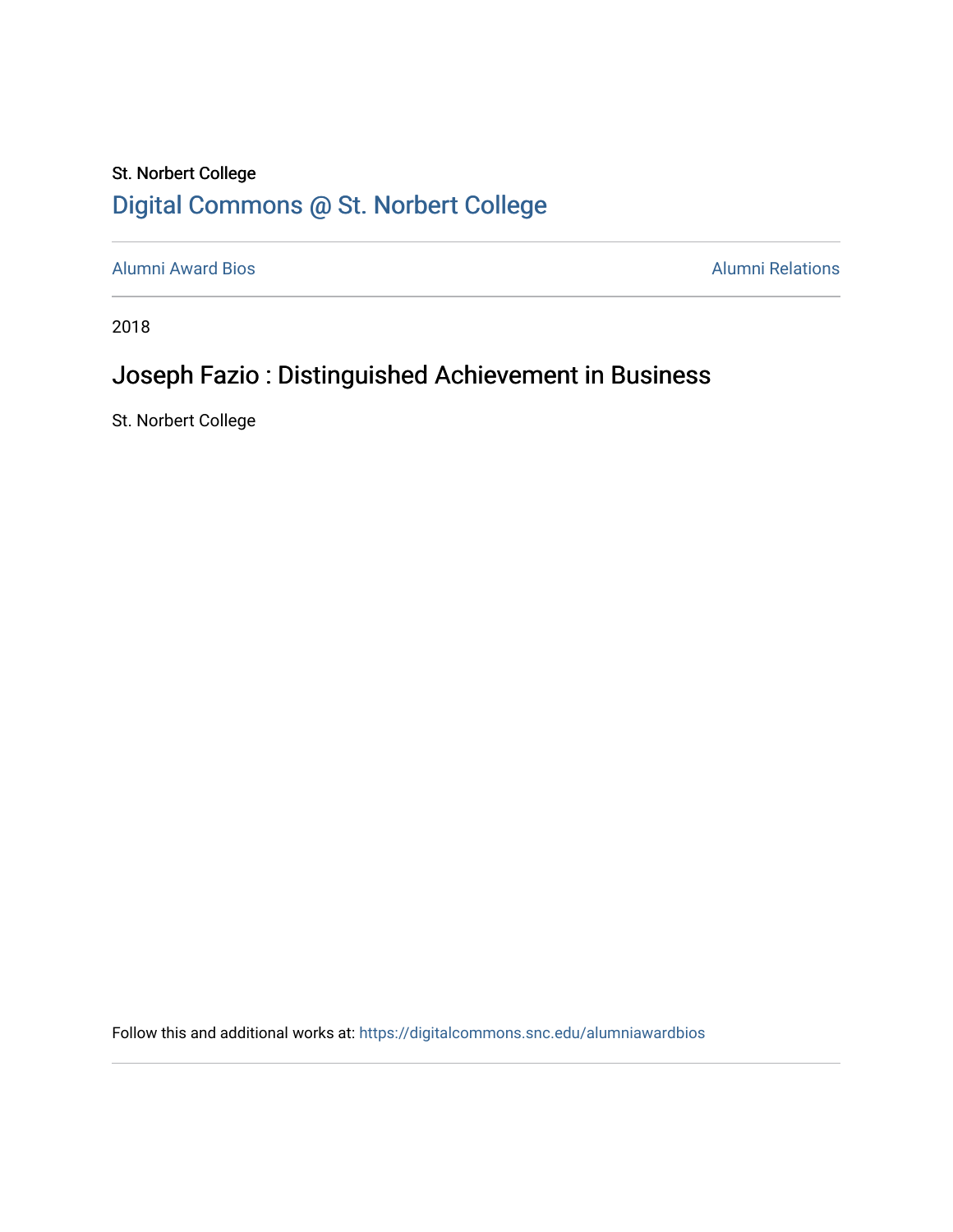



[Academics](https://www.snc.edu/academics) [Admission](https://www.snc.edu/admission) [Campus Life](https://www.snc.edu/campuslife) [Living Norbertine](https://www.snc.edu/livingnorbertine) [Athletics](https://www.snc.edu/athletics) [About](https://www.snc.edu/about)

Q

[Alumni](https://www.snc.edu/alumni/)  $\geq$  [Alumni Awards](https://www.snc.edu/alumni/awards/)  $\geq$  2018 Distinguished Achievement in Business A

### [Alumni](https://www.snc.edu/alumni/index.html)

[Events & Reunions](https://www.snc.edu/alumni/event/index.html) [Behind the Arch](https://www.snc.edu/alumni/event/behindthearch/) [Benefits and Services](https://www.snc.edu/alumni/benefits.html) [Get Involved](https://www.snc.edu/alumni/getinvolved.html) [Give to SNC](http://giving.snc.edu/) [Alumni Awards](https://www.snc.edu/alumni/awards/index.html) [Past Recipients](https://www.snc.edu/alumni/awards/recipients.html) [Knight Lights](https://www.snc.edu/alumni/knightlights/index.html) [Alumni-Owned](https://www.snc.edu/alumni/directory/index.html) [Businesses Network](https://www.snc.edu/alumni/directory/index.html) [Alumni Board](https://www.snc.edu/alumni/alumniboard.html) [Student Alumni](https://www.snc.edu/alumni/saa.html) [Ambassadors](https://www.snc.edu/alumni/saa.html) [Staff](https://www.snc.edu/alumni/contactus.html)

# 2018 Distinguished Achievement in Business



#### Joseph Fazio '83

At St. Norbert College, much is made of the distinction between a profession and a vocation. Students are encouraged to consider not just the kind of work they'll do after graduation, but how that work will allow them to best serve the needs of others and the world.

Joe's Fazio's profession is banking, a field in which he has been abundantly successful. But his vocation is, fundamentally, helping people prosper – and in this, too, he has been abundantly successful.

Joe is co-founder and CEO of Commerce State Bank (CSB). When Joe and two partners established the

bank in 2005, they had eight employees and a single branch in a strip mall. The partners took turns cleaning the offices after hours.

Just 13 years later, they've been named one of the area's fastest-growing firms, with four locations and assets in excess of half a billion dollars. The bank has received several "Business of the Year" accolades, and Joe himself was named 2017 Community Banker of the Year by the Independent Community Banks Association.

Outside of CSB, Joe tirelessly pursues his vocation. He is coauthor of the book, "This Might Be a Dumb Question, But How Does Money Work?", created to promote personal empowerment through a fundamental understanding of money and finance.